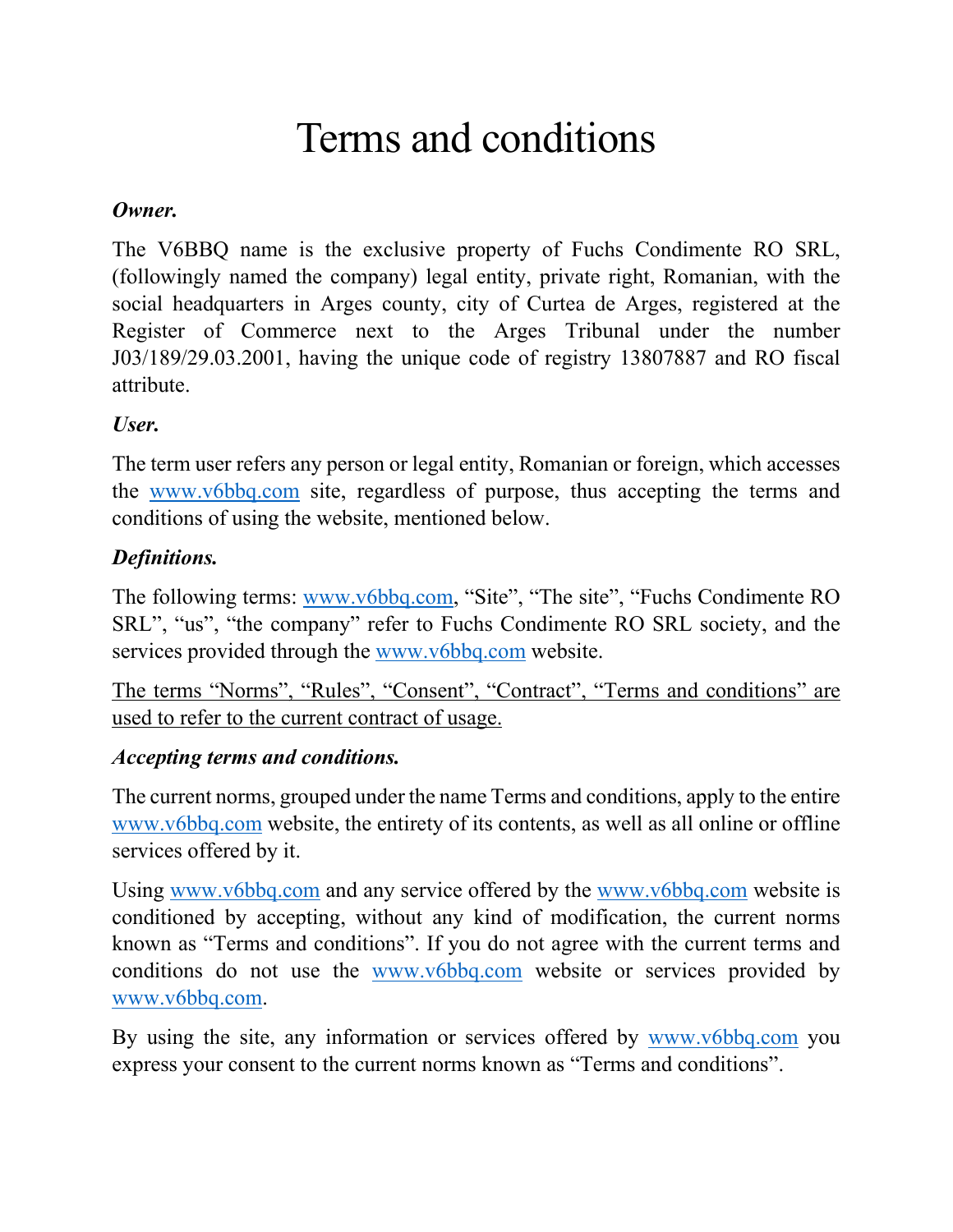Using the site implies the period obligation of each user to consult the norms known as "Terms and conditions", and using the site or its services afterwards, signifies the unconditional acceptance of current norms.

The company has the right to unilaterally, without any kind of notification, the current norms of use.

# *Services description.*

The [www.v6bbq.com](http://www.v6bbq.com/) website offers access to users online, in the terms and conditions stipulated in the current document, to general information regarding the presentation of the company's products and recipes.

# *Obligations when using information.*

In order to use, partly, services offered by the [www.v6bbq.com](http://www.v6bbq.com/) website (except public information, which belongs to law 544/2001 regarding free access to information of public interest), you take the obligation to:

- 1) Do not use, partly or entirely, information with commercial purposes;
- 2) If you do include information from the [www.v6bbq.com](http://www.v6bbq.com/) website in any kind of publication, no matter the channel or mean of mass propagation, you will indicate the source, through displaying a link towards the [www.v6bbq.com](http://www.v6bbq.com/) website, or through adding at the end of the taken text [www.v6bbq.com](http://www.v6bbq.com/) information.

# *User responsibilities.*

As a user of the [www.v6bbq.com](http://www.v6bbq.com/) website, you are responsible for your own actions, as well as the consequences that they may have.

Using the services of the [www.v6bbq.com](http://www.v6bbq.com/) website, you take the obligation of not doing the following actions:

- 1. Do not generate documents which could serve to committing deeds that constitute contraventions or penal matters.
- 2. Do not use, partly or entirely, the [www.v6bbq.com](http://www.v6bbq.com/) website or the site's services for criminal actions, or for actions outside of legal norms.

[www.v6bbq.com](http://www.v6bbq.com/) does not guarantee nor assume any kind of responsibility for the authenticity, credibility or accuracy of the information published on the website. The company cannot be held responsible for any prejudice of any nature caused by improper or damaging usage of the [www.v6bbq.com](http://www.v6bbq.com/) website. The company has the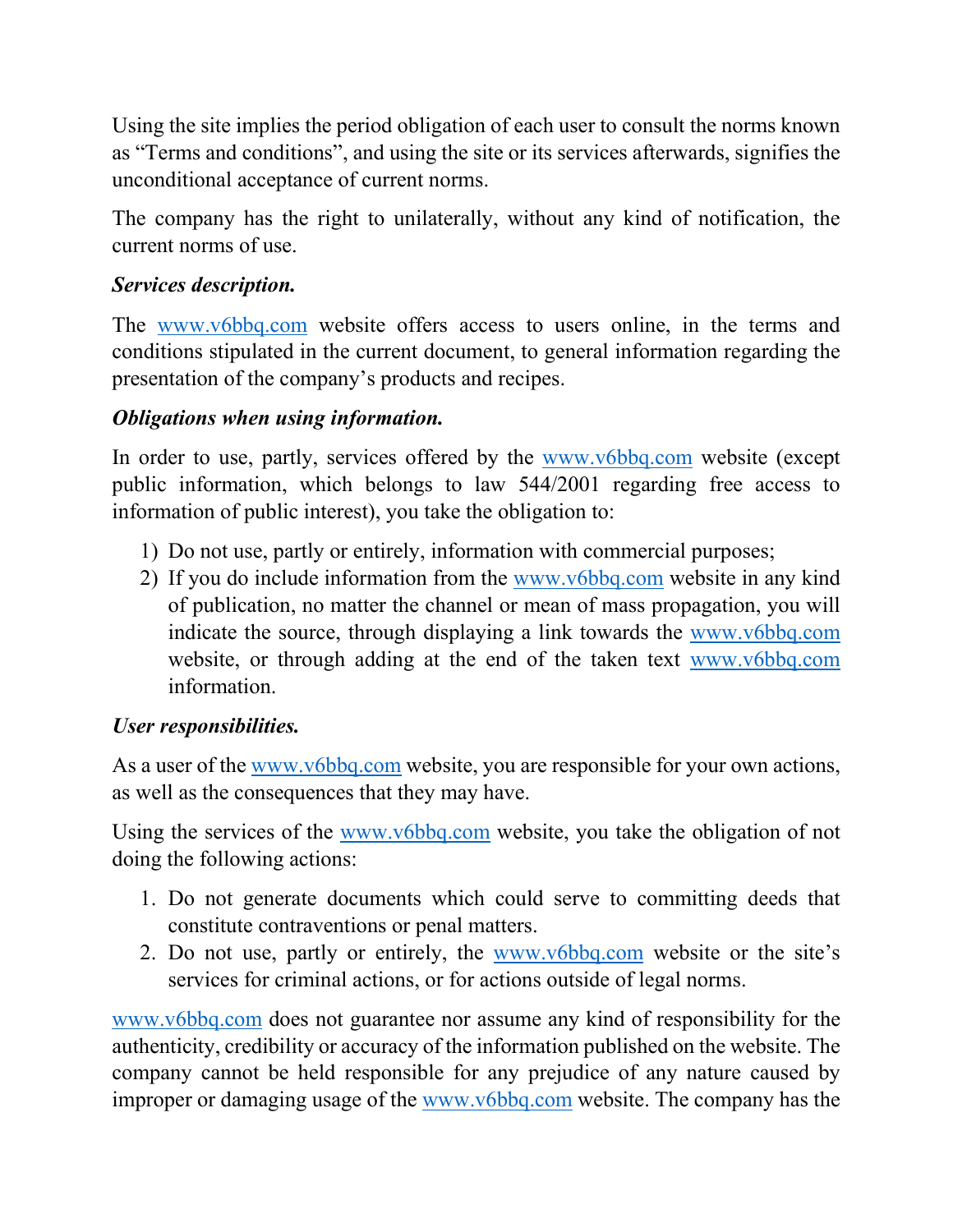right to take all the necessary legal actions should the terms and conditions be violated.

We appreciate the messages of the [www.v6bbq.com](http://www.v6bbq.com/) website users and we try to embrace your comments regarding our services. Our company policy does not obligate us to accept or take into account the ideas, suggestions, inventions or materials coming from users, other than the ones specifically requested by the company.

#### *Links towards other suppliers of information or services.*

The [www.v6bbq.com](http://www.v6bbq.com/) website can supply information, or third parties can supply links towards other sites or other resources. [www.v6bbq.com](http://www.v6bbq.com/) has no kind of control over these sites or resources, and the company cannot be held responsible, under any circumstance, for content, advertising, products or other materials on or available through said sites or resources.

Also, the company or [www.v6bbq.com](http://www.v6bbq.com/) cannot be held responsible and cannot be made to pay for any kinds of damages, direct or indirect, for any kind of damage or loss caused or believed to be caused, or regarding the usage or the truth of the supplied information by such content, goods or services available or through such sites or resources, which have links with [www.v6bbq.com](http://www.v6bbq.com/).

#### *[www.v6bbq.com](http://www.v6bbq.com/) Responsibilities*

Because identifying users on the Internet is difficult, [www.v6bbq.com](http://www.v6bbq.com/) does not confirm the fact that each user is what they seem to be, and should the company or [www.v6bbq.com](http://www.v6bbq.com/) would be engaged in a dispute of any nature with one or more users, the company (through its agents, managers and employees) is absolved of any responsibility or compensation (direct or indirect) and of any kind and of any nature, known or unknown, suspected or not, revealed or not, resulted in any way, which has to do with disputes.

The company does not have the legal obligation of checking the data or information provided by users, when they log in. Also, documents generated by [www.v6bbq.com](http://www.v6bbq.com/) may contain inaccurate information or spelling errors, for which the company cannot be held responsible.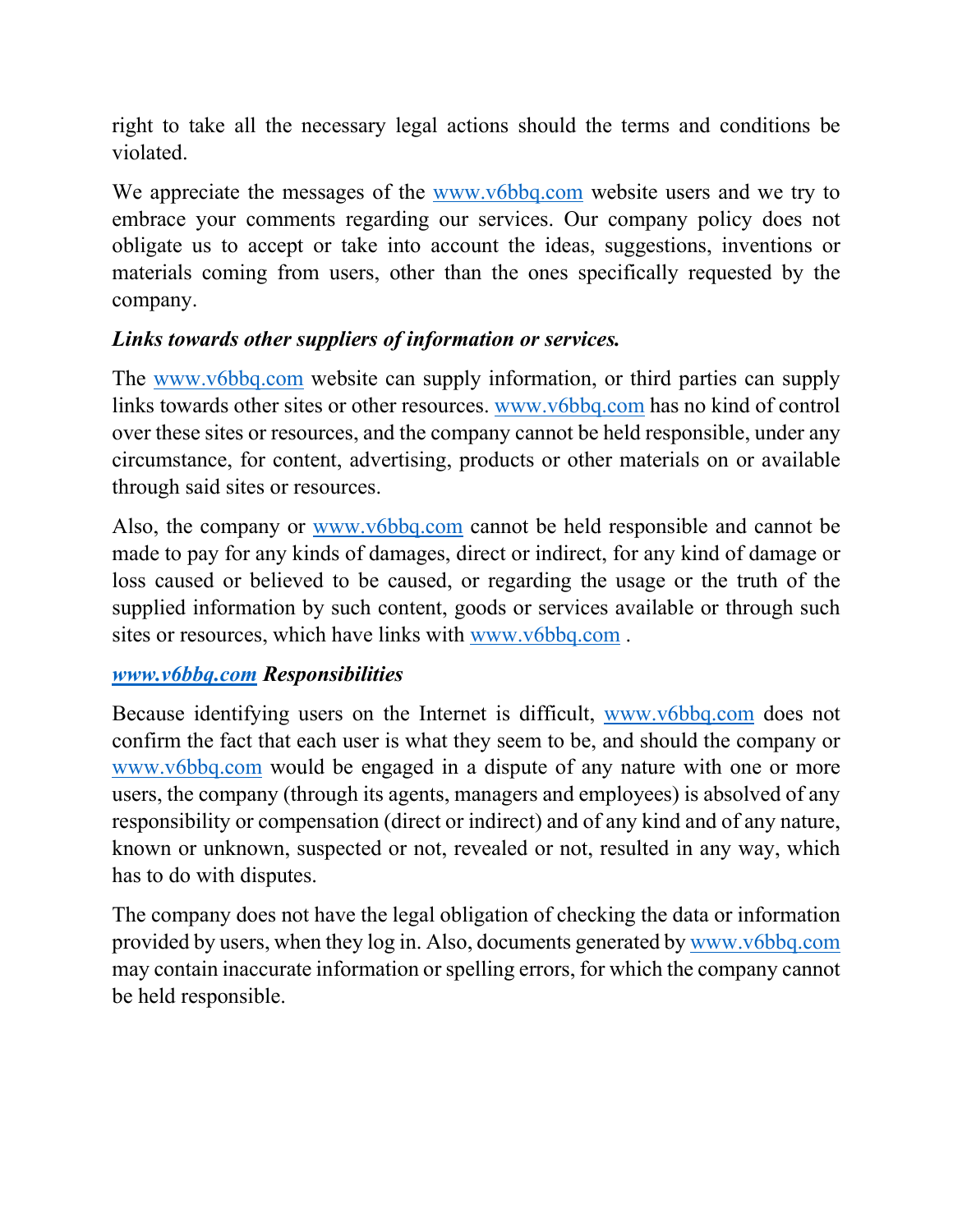# *Responsibility limiting*

Affirm expressly that you have take into account and you agree that the company will not be responsible for any kind of direct, indirect, special or accidental damages, including but without being limited to: not making profit, possibility of use, data or other damages (even if the company was informed beforehand of the possibility of the apparition of such losses), resulting from:

- a) Usage, or not being able to use the services of the [www.v6bbq.com](http://www.v6bbq.com/) website;
- b) Declarations or actions of any third party regarding the services of [www.v6bbq.com](http://www.v6bbq.com/) website;
- c) Any other kind of problem related to the website's services.

# *You expressly declare that you understand and agree with the following statements:*

- a) Using services/information from the [www.v6bbq.com](http://www.v6bbq.com/) website is done on your own risk. Services/information are supplied on the principle "the way they are" or "the way they are available".
- b) [www.v6bbq.com](http://www.v6bbq.com/) does not offer any guarantee that:
- b.1) the information will fully satisfy your needs;
- b.2) the information will be accurate or without error;

b.3) the results obtained from using the [www.v6bbq.com](http://www.v6bbq.com/) website and the information available will be correct or trustworthy;

b.4) any error on the software will be fixed

 c) Any downloaded material, or obtained through other kinds of usage of the services/information available on [www.v6bbq.com](http://www.v6bbq.com/) is thus at the discretion and can only be used on your own risk, and you will be the only person responsible by the eventual damage caused to the computer that you used to access the site, or other loss of data that can result from downloading this type of content.

#### *General information.*

In case of any provision caught under the title of "Terms and conditions" is declared illegal by the competent forums, the removal of a provision will not affect the validity of the other provision from "Terms and conditions", remaining viable.